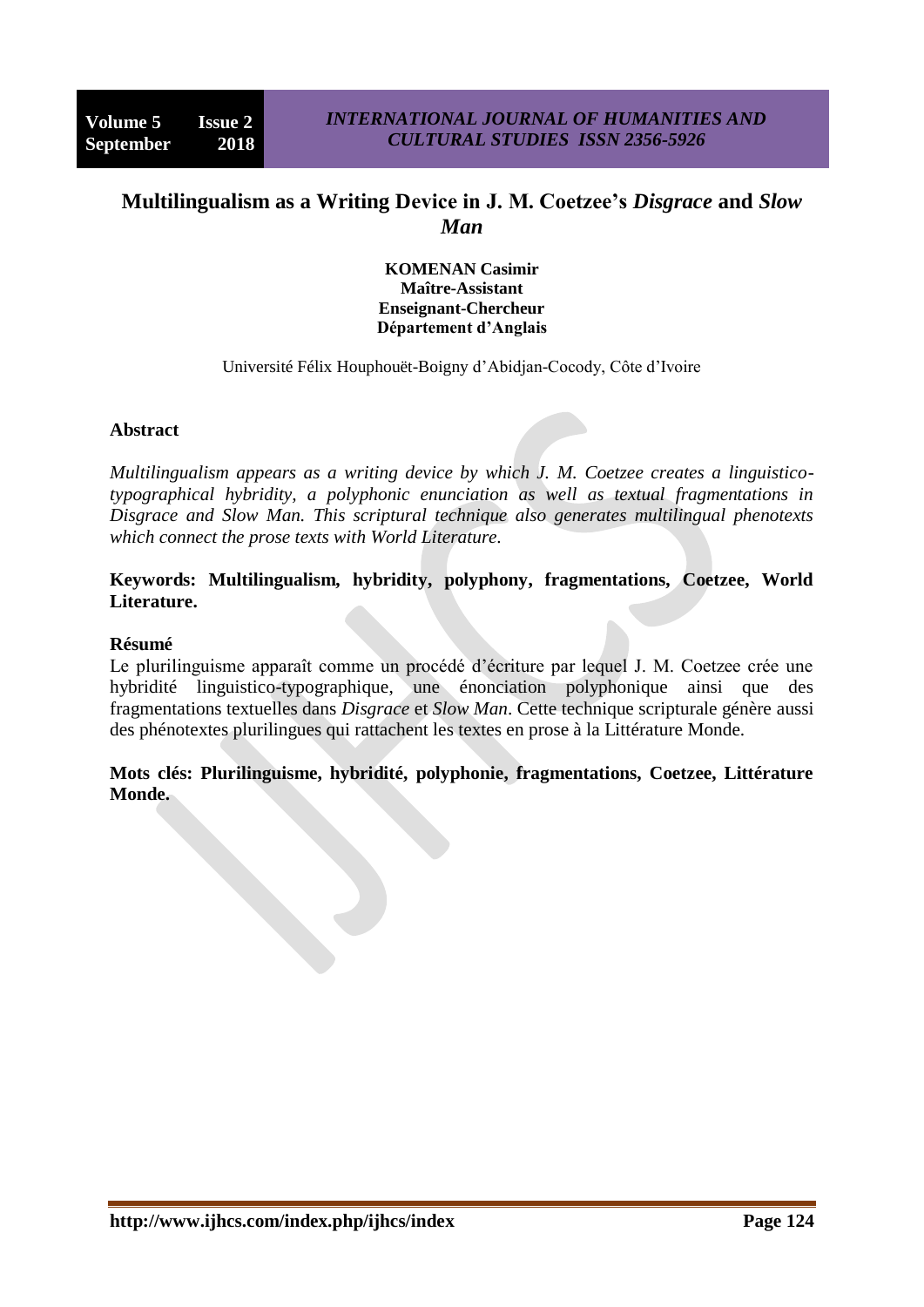### **Introduction**

To write the novel, a writer like J. M. Coetzee resorts to multilingualism as a poetic technique. Coetzee integrates so many languages in *Disgrace* and *Slow Man* that it could be hypothesized that multilingualism prevails as an artistic phenomenon, which may bring the hermeneutist reader to ask this question: How is multilingualism used as a writing device in *Disgrace* and *Slow Man*? Before answering this query, it is advisable to define what is meant by "multilingualism". Rainier Grutman and Paul Aron define "multilingualism" as follows:

> Au sens strict, le bilinguisme (le cas échéant, le plurilinguisme) désigne en littérature l"emploi successif ou simultané de deux (ou plusieurs) langues de la part d"un écrivain, que ce soit dans son œuvre prise comme un tout ou à l'intérieur d'un texte particulier. Au sens métaphorique, tel qu'on peut le rencontrer dans des travaux qui s"inspirent de Mikhaïl Bakhtine, le terme a un champ d"application plus vaste, qui s"étend non seulement aux registres sociaux d"une seule langue (dialogisme), mais encore à l"exhibition d"une compétence culturelle (érudition), voire à toute autre forme de polyphonie énonciative (citation, intertextualité, parodie, par exemple)<sup>1</sup>.

From the definition above, it can be inferred that the meaning of the notion of multilingualism, which is relevant to the analysis, is both denotative and connotative. If the first sense refers to the use of many different kinds of languages in *Disgrace* and *Slow Man,*  the second one is related to the metaphorical signification perceived through the ways in which the author reveals his cultural competence by the creation of a polyphonic enunciation in the narratives. The goal of this article is to show that multilingualism is used as a writing device in *Disgrace* and *Slow Man*. To this aim, postmodern concepts such as "hybridity", "fragmentation" and "polyphony" will be used in order to shed light on how Coetzee resorts to multilingualism to make meanings in the selected works. The study falls into three parts. The first section demonstrates that a linguistic and typographical hybridity, and also a polyphonic enunciation are at work in *Disgrace* and *Slow Man;* the second part deals with the textual fragmentations deployed in the prose texts; and the third one shows that Coetzee develops multilingual phenotexts which link the studied narratives to World Literature.

## **1- A Linguistico-Typographical Hybridity and a Polyphonic Enunciation**

Heterogeneity both at the linguistic and typographical levels as well as a polyphonic enunciation can be noted by a mixture of languages, and also by a combination of italics and roman letters. Actually, not only does Coetzee mix English with other Indo-European languages, but also uses different graphical means to show that varied languages are translated and included in the phenotexts<sup>2</sup>. Thus, if English is written in roman letters, which

**http://www.ijhcs.com/index.php/ijhcs/index Page 125**

<sup>1</sup> Rainier Grutman and Paul Aron, "Bilinguisme", in *Le dictionnaire du littéraire*, Paul Aron (dir.), Paris, QUADRIGE /PUF, 2012, p. 72. "In the strict sense, bilingualism (if need be, multilingualism) designates in literature the successive or simultaneous use of two (or several) languages on behalf of a writer, be it in their work taken as a whole or within a particular text. In the metaphorical sense, as is the case in works inspired by Mikhaïl Bakhtine, this term has a larger application field, which extends not only to social registers of a single language (dialogism), but also to the display of a cultural competence (erudition), or even to any other form of enunciative polyphony (citation, intertextuality, parody, for example)" (My translation).

<sup>&</sup>lt;sup>2</sup>Coined by Julia Kristeva, the "phenotext" refers to the printed text or the physical text composed of signifiers.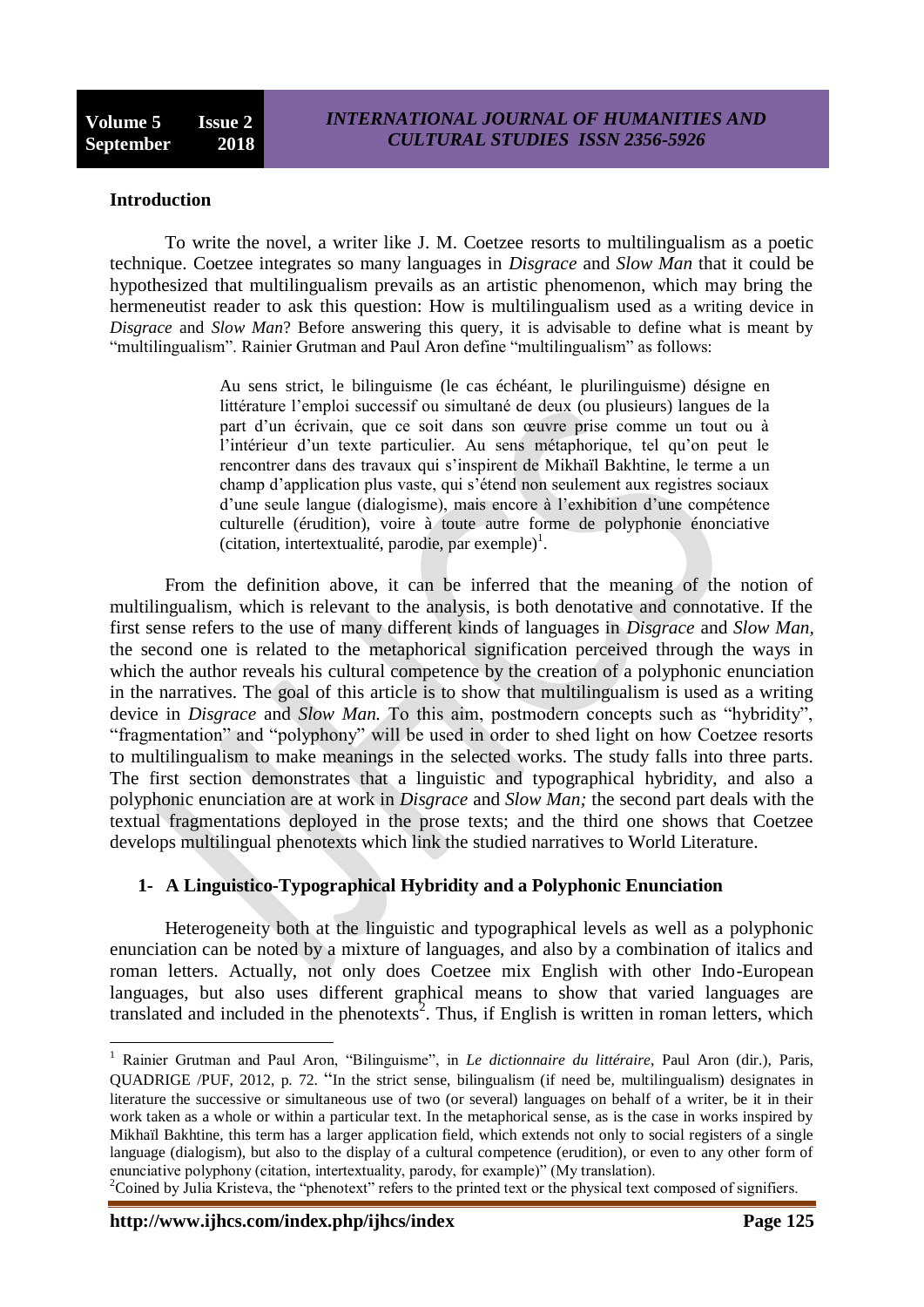is the classical visual scriptural norm, as the main language used to write the prose texts, the other languages are displayed in italics. Coetzee"s *Disgrace* and *Slow Man* are a melting-pot of six Indo-European tongues like English, French, Latin, Italian, Spanish and German.

As revealed through the characters' thoughts, speeches and actions, but also through the words and expressions uttered by the narrators to describe the characters' deeds, French, Latin, Italian, Spanish and German are systematically used. In *Disgrace*, talking about David Lurie's "sex timetable", the narrator employs the French signifiers "*luxe et volupté*" to depict his sexual activity, as planned on Thursdays: "In the desert of the week Thursday has become an oasis of *luxe et volupté*." (Coetzee, 1999, p. 1) Suggested by the usage of morphemes like "desert" and "oasis", the geographical metaphor unveils the protagonist's lack of sexual activities throughout the week except on Thursdays which are pleasant days for David Lurie, because of his sexual intercourse with Soraya. Despite his old age, David, who got married and divorced twice, is thoroughly interested in having sex with prostitutes. That is why he has sexual contact with another "Soraya", another whore, since the latter"s name has become a famous commercial name, "a popular *nom de commerce"*: "He spends an evening with another Soraya – Soraya has become, it seems, a popular *nom de commerce -* in a hotel room in Long Street." (Coetzee, 1999, p. 8)

In *Slow Man*, the same linguistic phenomenon occurs. Italicized French words and expressions appear in these sentences: "In the brave new world into which both he and Mrs Putts have been reborn, whose watchword is *Laissez faire!,* perhaps Mrs Putts regards herself as neither his keeper nor her brother"s keeper nor anyone else"s." (Coetzee, 2005, p. 23), and "After Sheena he is tended by a succession of nurses from the agency, nurses who call themselves *temps* and come for a day or two at a time." (Coetzee, 2005, p. 24), and again "If he has a name for it, it is *le jambon*. *Le jambon* keeps it at a nice, contemptuous distance." (Coetzee, 2005, p. 29). Indeed, the following signifiers "*Laissez faire!", "temps"* and *"le jambon*" (repeated twice), are French words and phrases which respectively allude to the way in which Paul Rayment, the amputated protagonist, lets Mrs Putts select and organize the nurses who care for him, the day or night nurses at Paul Rayment"s house, and the mutilated leg of Paul Rayment. Actually, what remains after the amputation of the main character"s leg is called "*le jambon*" because not only does it look like a ham (the meat from a pig"s leg), but also this designation allows Paul Rayment to avoid showing contempt for the stump, that is to say the short part of his limb that is left after the rest has been cut off.

Latin, the Italic language of ancient Rome, is also present in the text through this sentence: "*Sunt lacrimate rerum, et mentem mortalia tangent*: those will be Byron"s words, he is sure of it." (Coetzee, 1999, p. 162) The Latin sentence "*Sunt lacrimate rerum, et mentem mortalia tangent*" is the famous verse pronounced by Aeneas, the hero from *The Aeneid* by Virgil, when he saw scenes of massacre and great sadness. It means "There are tears at the heart of things and men's hearts are touched by what human beings have to bear." (Jacobs, 2010) Another good case of Latin signifiers is "*contra naturam*" used to qualify Melanie Isaacs"s rape perpetrated by David Lurie: "For unnatural acts: for broadcasting old seed, tired seed, seed that does not quicken, *contra naturam."* (Coetzee, 1999, p. 190)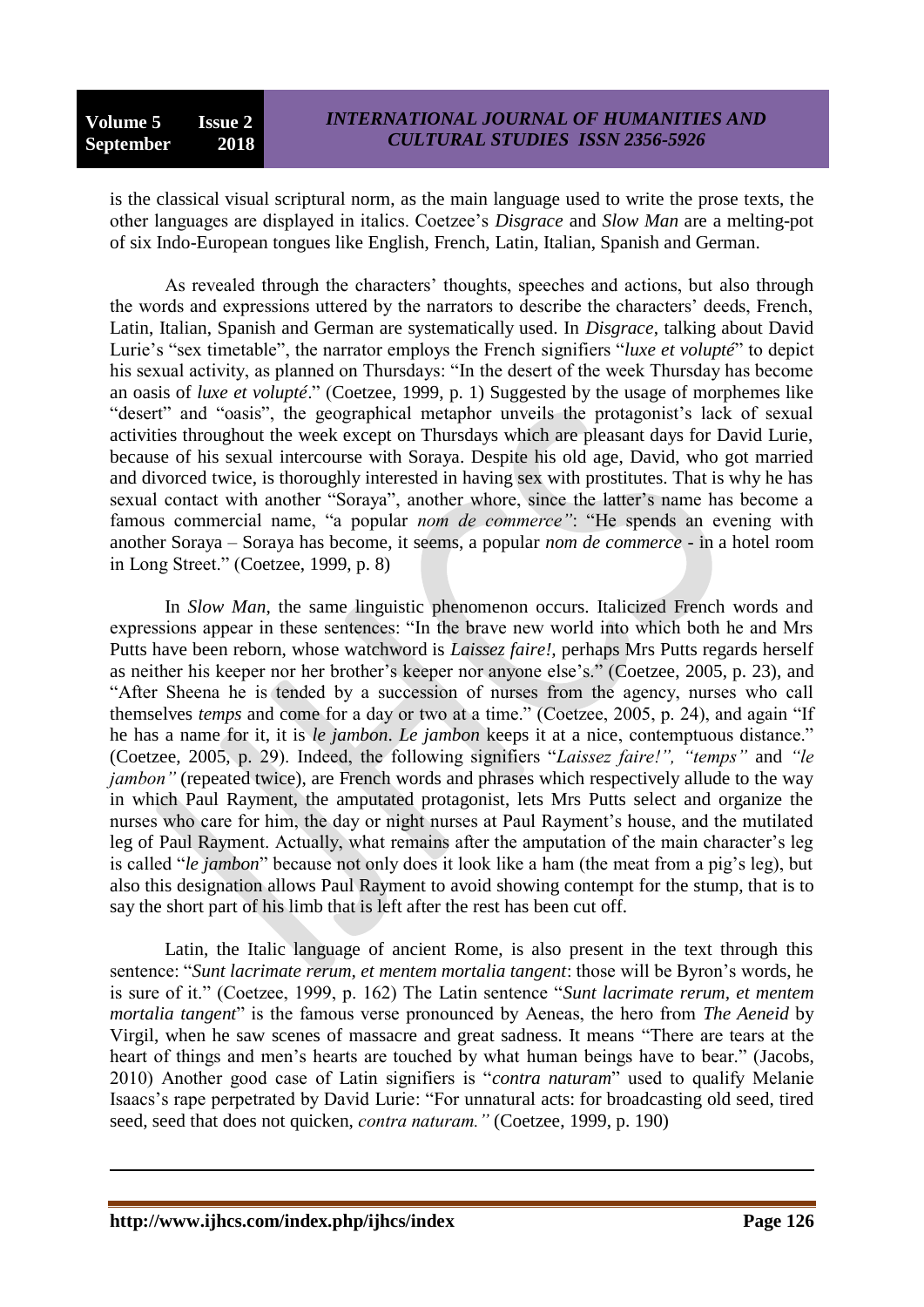## **Volume 5 Issue 2 September 2018**

## *INTERNATIONAL JOURNAL OF HUMANITIES AND CULTURAL STUDIES ISSN 2356-5926*

As for Italian, one striking instance is the expression "*sotto voce"* in these sentences: ""He was what by experience?" he hears someone ask *sotto voce*. "He was enriched."" (Coetzee, 1999, p. 56) The Italian term "*sotto voce*" means "in a quiet voice", or just "whisper" in English. In these sentences: "*Mio* Byron, she sings a third time […] Where are you? He sings; and then a word she does not want to hear: *secca*, dry. It had dried up, the source of everything" (Coetzee, 1999, p. 183), the morphemes "*Mio"* and "*secca*" are Italian signifiers which mean respectively "My" and "dry", the last one ("*secca*") being translated by "dry" in the phenotext, the printed publication. They both refer to Byron"s lover Teresa Gamaba Guiccioli who is looking for the whereabouts of Byron, a Romantic poet in the libretto which David Lurie is composing as Lord Byron"s disciple.

Concerning the Spanish language, the phrase "*el oscuro Corazon*", translated from Spanish into English by "The dark heart", is a good example of a combination of Spanish and English in the text: "The heart can be a mysterious organ, the heart and its movements. Dark, the Spanish call it. The dark heart, *el oscuro Corazon*." (Coetzee, 2005, p. 157)

Goethe"s language, German, is also summoned in Coetzee"s prose text. Thus, the terms "*Schadenfreude"* and *"handlanger*", meaning respectively "pleasure derived from the misfortune of others", and "unskilled assistant to a tradesman", appear in the following sentences: "The community of the righteous, holding their sessions in corners, over the telephone, behind closed doors. Gleeful whispers. *Schadenfreude.* First the sentence, then the trial." (Coetzee, 1999, p. 42), and "Petrus needs him not for advice on pipefitting or plumbing but to hold things, to pass him tools – to be his *handlanger*, in fact." (Coetzee, 1999, p. 136). According to the extradiegetic narrator of *Disgrace*, people from David Lurie"s circle may gloat over the protagonist"s misfortunes linked to his sex affair with Melanie Isaacs. The latter has resigned from his position of lecturer at the Cape Technical University because of this flirtation, and has joined his daughter Lucy Lurie in the countryside where, by Petrus's side, he plays the role of an associate, an assistant to Lucy's ex-boy.

Many examples about a mixture of lexical items from different Indo-European languages printed in italics, translated and mixed with upright characters appear throughout the two novels. For instance, in this excerpt ("Is Soraya"s totem the snake too? No doubt with other men she becomes another woman: *la donna è mobile.* Yet at the level of temperament her affinity with him can surely not be feigned) (Coetzee, 1999, p. 3), the Italian expression "*la donna è mobile*" ("women are fickle" or "women change"), like in the case of Soraya the prostitute, who changes her attitude from the one she shows towards David Lurie to the one she has towards her other "sex clients", is translated and italicized as an expression written not in English, but in Italian. And except this phrase, all the other words in the aforementioned sentences remain in roman letters. The blend of languages such as Italian and English presented in two different graphical forms brings about a typographical and linguistic heterogeneity, which are the hallmarks of textual innovations<sup>3</sup>. The phenotext is no more

<sup>&</sup>lt;sup>3</sup> R. L. Walkowitz believes that translation, which "functions as a thematic, structural, conceptual, and sometimes even typographical device", stimulates literary innovations: "[Contemporary writers] present translation as a spur to literary innovation[s].", in *Born Translated: The Contemporary Novel in an Age of World Literature, New York, Columbia University Press, 2015,* https://www2.warwick.ac.uk/fac/cross\_fac/g19c/activities/displacements/readingnovelsworkshop/walkowitz\_bor n\_translated.pdf, retrieved on 07/05/2017.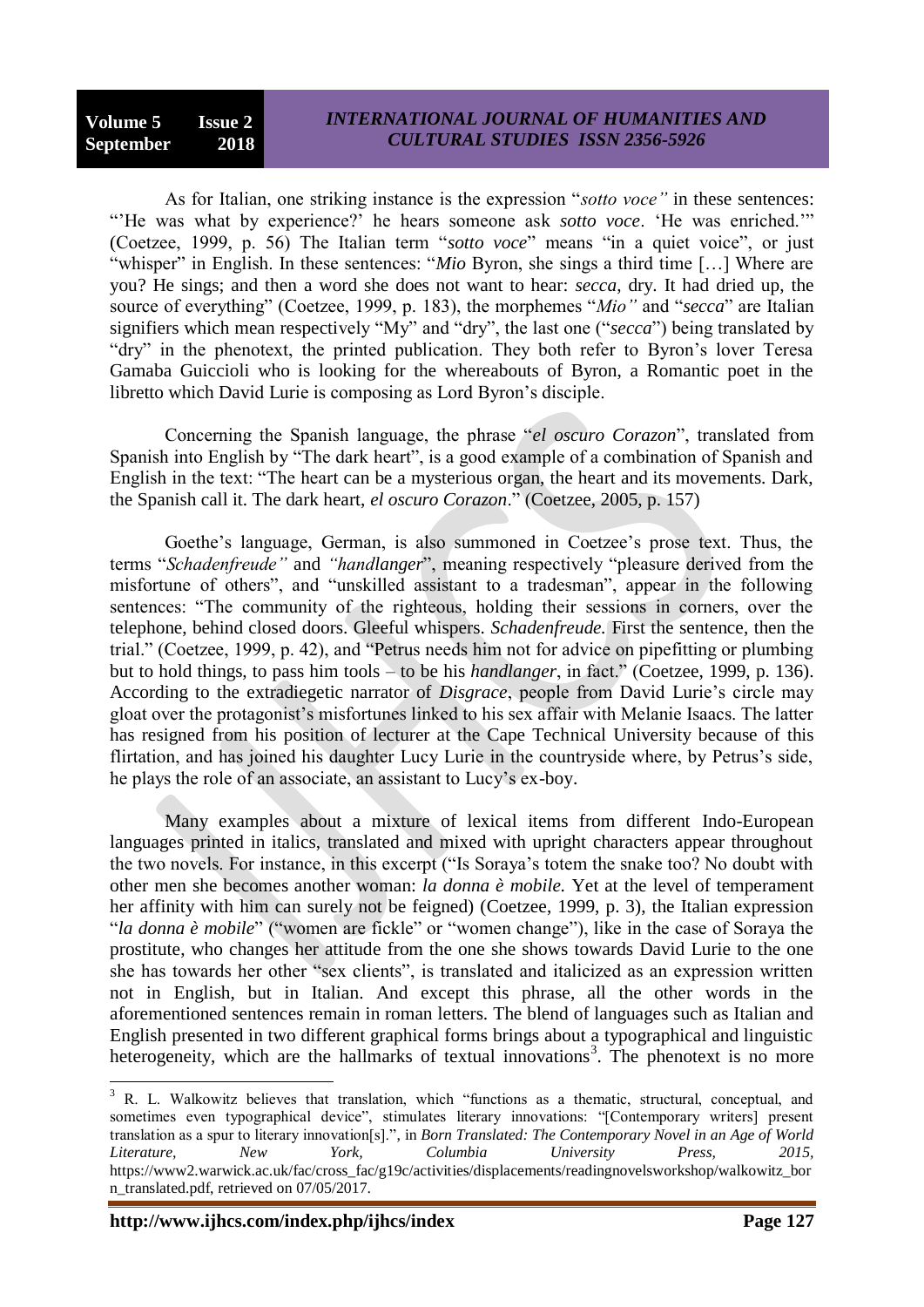homogeneous. On the contrary, it has become heterogeneous. Therefore, it can be asserted that Coetzee promotes typographical and linguistic hybridization through his multiple uses of languages. Those also generate a polyphonic enunciation in the novels.

With these graphical, linguistic and enunciative ploys, Coetzee's narratives are linked to postmodern novels since they share scriptural characteristics connected to the concepts of "heterogeneity" or "hybridity", and also to the notion of "polyphony". The latter, which may also be referred to as « dialogism », suggests the following : "l"existence et la concurrence de plusieurs "voix" dans un texte où s"expriment des points de vue idéologiques ou sociaux divergents, voire incompatibles<sup>4,,</sup> Actually, many voices, either from the enunciator (the author, that is to say Coetzee himself) who becomes the narrator in the written texts, or from the characters (David Lurie, Lucy Lurie, Lord Byron, etc. in *Disgrace* ; and Paul Rayment, Marijana, etc. in *Slow Man*), are heard in various languages (French, Latin, Spanish, German, Italian, and English), thereby generating a polyphonic enunciation. Here, the reader can note the metaphorical sense of multilingualism, which allows Coetzee to display his cultural competence or his erudition. In fact, Coetzee shows his great academic and linguistic knowledge which is exhibited through his characters' and his narrators' multilingual proficiency.

Other instances showing that Coetzee"s *Disgrace* and *Slow Man* are hybrid and polyphonic prose texts, can be further perceived through these two examples: "The hand shows, settles, makes its X, its cross of righteousness: *J"accuse.* Then a space for the name of the accused." (Coetzee, 1999, p. 40), and ""When I was living I did not understand, father, but now I understand, now that it is too late; and believe me, father, I repent, I repent me, *je me repens*, and bitterly too."" (Coetzee, 2005, p. 34) Indeed, the reader may notice that Coetzee mixes English written in roman letters with French which is displayed in italics. A linguisticotypographical hybridity and a polyphonic enunciation are effectively at work in the two novels. The scriptural devices generated by multilingualism in *Disgrace* and *Slow Man* are also appreciated by textual fragmentations through a combination of broken pieces.

## **2- Fragmentations Through a Combination of Broken Pieces**

As another feature of the postmodern novel, fragmentation appears as a strategy by which the writing shows something incomplete and broken in the sense that English stops and makes room for other languages such as Croatian, Russian, Afrikaans, Xhosa and Zulu. The juxtaposition of different languages in the phenotext turns Coetzee"s writing into a fragmentary one, because the latter is composed of dissimilar types of languages which are, in fact, fragments. In the following, Croatian, a Slavic language spoken by the Croatian people, is combined with English, which transforms the text into two pieces that are broken off: ""No more gloom. Is funny word. In Croatia we say *ovaj glumi*, doesn't mean he is gloomy, no, means he is pretending, he is not real. But you not pretending, eh?"" (Coetzee, 2005, p. 251)

 $\overline{a}$ <sup>4</sup> Constanze Baethge, « Dialogisme », in *Le dictionnaire du littéraire*, *Op. cit.,* p. 181. (The existence and the competition of several "voices" in a text in which ideological or social points of view, which are divergent or even incompatible, are expressed." (My translation) Synonymous with "dialogism", the concept of "polyphony", whose paradigmatic genre would be the novel, opposes the notion of "monologism" which corresponds to a closed world view which is expressed in the epic or the lyrical poem.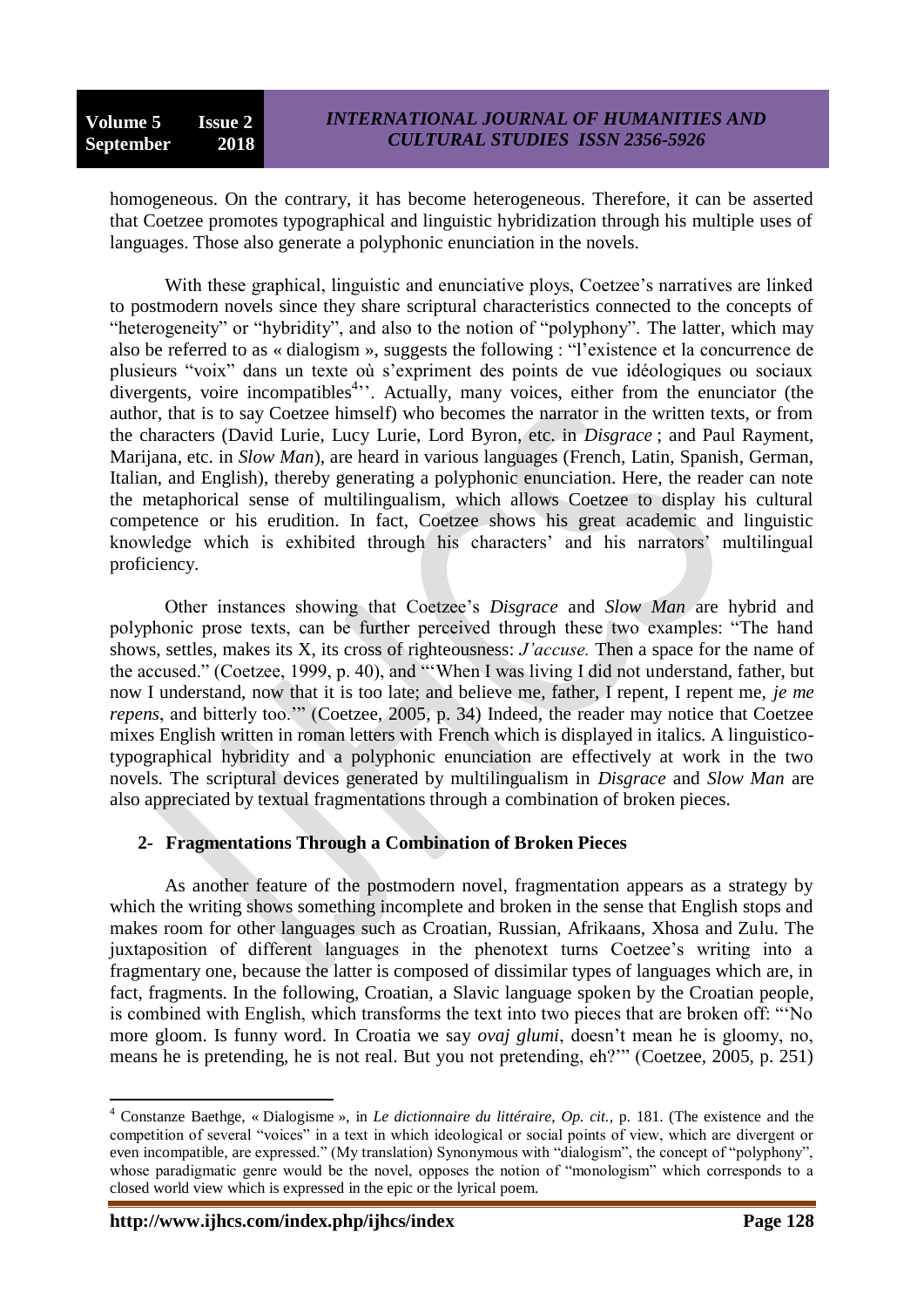## *INTERNATIONAL JOURNAL OF HUMANITIES AND CULTURAL STUDIES ISSN 2356-5926*

The signifiers "*ovaj glumi* ", which mean "no more gloom" according to Marijana"s translation, are a fake rendering showing through the recourse to a word pun suggested by the phonemes "oo" (in "gloomy") and "u" (in "*glumi*"). Coetzee uses the terms "gloom" and "*glumi*", the last word being supposed to be the Croatian word for "gloomy", which means "sad mood" in English. According to Jae Eun Yoo, Coetzee has resorted to the "internal translation" technique, one method which is the same as the "mechanical translation, which "replaces original words with semantic equivalents, and this technique aggravates Paul"s moral predicaments by concealing the friction within his own language – the language he mobilizes in his attempt to reimagine and represent his body as a fertile, masculine one." (Yoo, 2013).

Russian, another Slavic language spoken by the Russian people, answers the call for the linguistic interruption. One first occurrence of Russian words can be seen in this sentence: "Can he find a teacher here in Adelaide? Lesson one: the verb to love, *ljub* or whatever." (Coetzee, 2005, p. 251) To show the reader Paul Rayment's impossible love for Marijana, a Croatian woman living in Adelaide and working at the protagonist"s house as a nurse, Coetzee employs the lexis *"ljub"*, which is translated by these signifiers: "the verb to love". Apart from Indo-European languages such as Croatian and Russian, South African languages like Afrikaans, Xhosa and Zulu are written in *Disgrace.*

Afrikaans, a language spoken in South Africa, is integrated into *Disgrace.* A striking example of an Afrikaans word occurs in the following excerpt: "He helped her buy it. Now here she is, flowered dressed, bare feet and all, in a house full of the smell of baking, no longer a child playing at farming but a solid countrywoman, a *boevrou."* (Coetzee, 1999, p. 60) The signifier "*boevrou"* is an Afrikaans morpheme which Coetzee translates from Afrikaans into English by the expression *"*a solid countrywoman". Applied to Lucy Lurie, the word means that the protagonist's daughter is no more a small girl, but a strong peasant woman shifting for herself in the country.

In the following, three other Afrikaans words and expressions ("*masa", "jou dom meid!", "kaaps"*) are mentioned: "They are in what appears to be the produce quarter. On their left are three African women with milk, *masa,* butter to sell…." (Coetzee, 1999, p. 71), and "A flash of magnesium, and the stage is suddenly plunged into darkness. "Jesus Christ*, jou dom meid!"* screeches the hairdresser." (Coetzee, 1999, p. 192), and again "[…] *Kaaps*  accent" (Coetzee, 1999, p. 191). The first word ("*masa*") means in English "sour or fermented milk", whereas *"jou dom meid!"* and *"kaaps"* denote respectively "you stupid maid!", and "of the Cape, coloured version of Afrikaans or culture associated with the Western Cape".

Concerning Xhosa and Zulu, one interesting case is given in the term "*Hamba"* in this extract: "Petrus!" calls Lucy. But there is no sign of Petrus. 'Get away from the dogs!' she shouts. *"Hamba!"*" (Coetzee, 1999, p. 92**)** Either in Xhosa or in Zulu, the word "*Hamba*" means "go away" (Doke and Vilakazi, 1972).

From what precedes, it could be asserted that Coetzee's use of Indo-European and South African languages leads him to "denaturalize" or "defamiliarize" the prose texts by removing from his works what is "natural", what is obvious to the reader. By doing so, the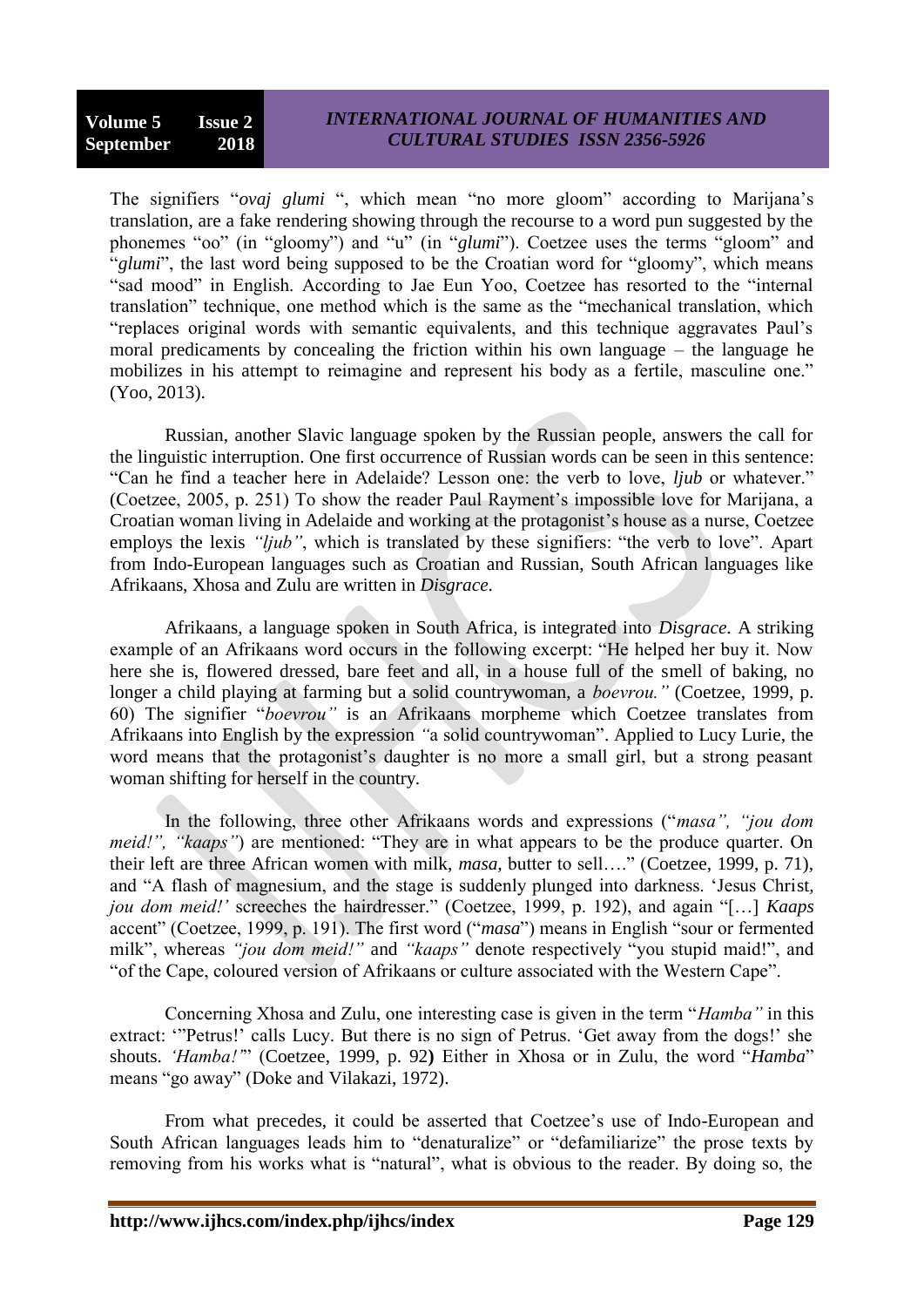author shows that he is a semiotician whose objective is textual "denaturalization"<sup>5</sup>, [which consists in] revealing the socially coded basis of phenomena which are taken-for-granted as 'natural'." (Chandler, 2017) Any reader accustomed only to the codes<sup>6</sup> of the English language may be baffled by the queer use of English mixed with many other languages, because he or she (as the decoder or user of the texts), and the author (as the encoder or maker of the texts) do not share the same linguistic codes. Only meanings made explicit by the writer in his encoding<sup>7</sup> task can be caught by the lay reader who may not catch implicit meanings because of the strange use of masses of languages.

All in all, as fragments or broken pieces blended together, the words in English, Croatian, Russian, Afrikaans, Xhosa and Zulu bring about a fragmentary writing, a new form of prose, which shows not only a change in the composition of the novel, but also proves that Coetzee is a subversive and innovative writer. Silué Lèfara writes: "The fragment contributes to the disintegration of genres. In this sense, every text is a broken piece from a more extended one. Thus, the writer who is interested in the fragmentary becomes a non-conformist or a dissident." (Lèfara, 2015, p. 133) Moreover, with this multiple uses of languages, the author distinguishes himself from the traditional way in which the novel is composed in that he moves from the narration of events and narrators' and characters' speeches (dialogues) to the narration of languages. In other terms, Coetzee narrates tongues such as English, French, Latin, Italian, Spanish, German, Croatian, Russian, Afrikaans, Xhosa and Zulu, and shows that he is not a monolingual or a monoglot writer. As a result, *Disgrace* and *Slow Man* become narratives of languages in which Coetzee develops multilingual phenotexts belonging to World Literature.

 $\overline{a}$ <sup>5</sup> D. Chandler defines the notion of "denaturalization*,* defamiliarization" as follows: "One of the goals of semioticians is *denaturalization* [...] The concept was borrowed from Shklovsky's Formalist notion of *defamiliarization*, according to which *ostranenie* ("estrangement") was the key function of art – we need to "make the familiar strange" – to look afresh at things and events which are so familiar that we no longer truly see them. The formalists favoured texts which drew attention to their constructedness and to the processes involved in their construction. Shklovsky used "denaturalization" or *"*defamiliarization" as a literary technique, and advocated the (surrealistic) practice of placing things in contexts in which they would not normally be found. A feature of many postmodern texts is a parodic use of intertextual references which functions to denaturize the normally transparent representational conventions of "realistic" textual codes. The semiotician seeks to d*enaturalize* signs and codes in order to make more explicit the underlying rules for encoding and decoding them, and often also with the intention of revealing the usually invisible operation of ideological forces.", D. Chandler, *op. cit.,* retrieved on 29/05/2017.

<sup>&</sup>lt;sup>6</sup> L. Guillemette and J. Cossette write the following about the "code": "The code is found in Jakobson's communication model. It designates all of the conventions that make it possible for the sender"s message to be understood by the receiver in an act of communication. The code may thus be a language, a system used in sports (the referee in baseball or the signs used for communication between the catcher and pitcher), kinesics (interpreting unconscious nonverbal language, such as tiny facial movements), etc.," L. Guillemette and J. Cossette (2006), "The Semiotic Process and the Classification of signs", in L. Hébert (dir.), *Signo* [online], Rimouski (Quebec), http://wwww.signosemio.com/eco/semiotic-process-and-classification-of-signs.asp, retrieved on 29/05/2017. U. Eco defines the "code" as "a series of rules that will allow one to attribute a signification to the sign" (U. Eco"s translation, 1988, p. 28: U. Eco, *Le signe*, Brussels, Labor, 1988, p. 28) or U. Eco quoted by L. Guillemette and J. Cossette, *op. cit.,* retrieved on 29/05/2017.

 $<sup>7</sup>$  D. Chandler describes the concept of "encoding" as follows: "Encoding is the production of texts by encoders</sup> with reference to relevant codes [...] Encoding involves foregrounding some meanings and backgrounding others.", D. Chandler, *op. cit.,* retrieved on 29/05/2017.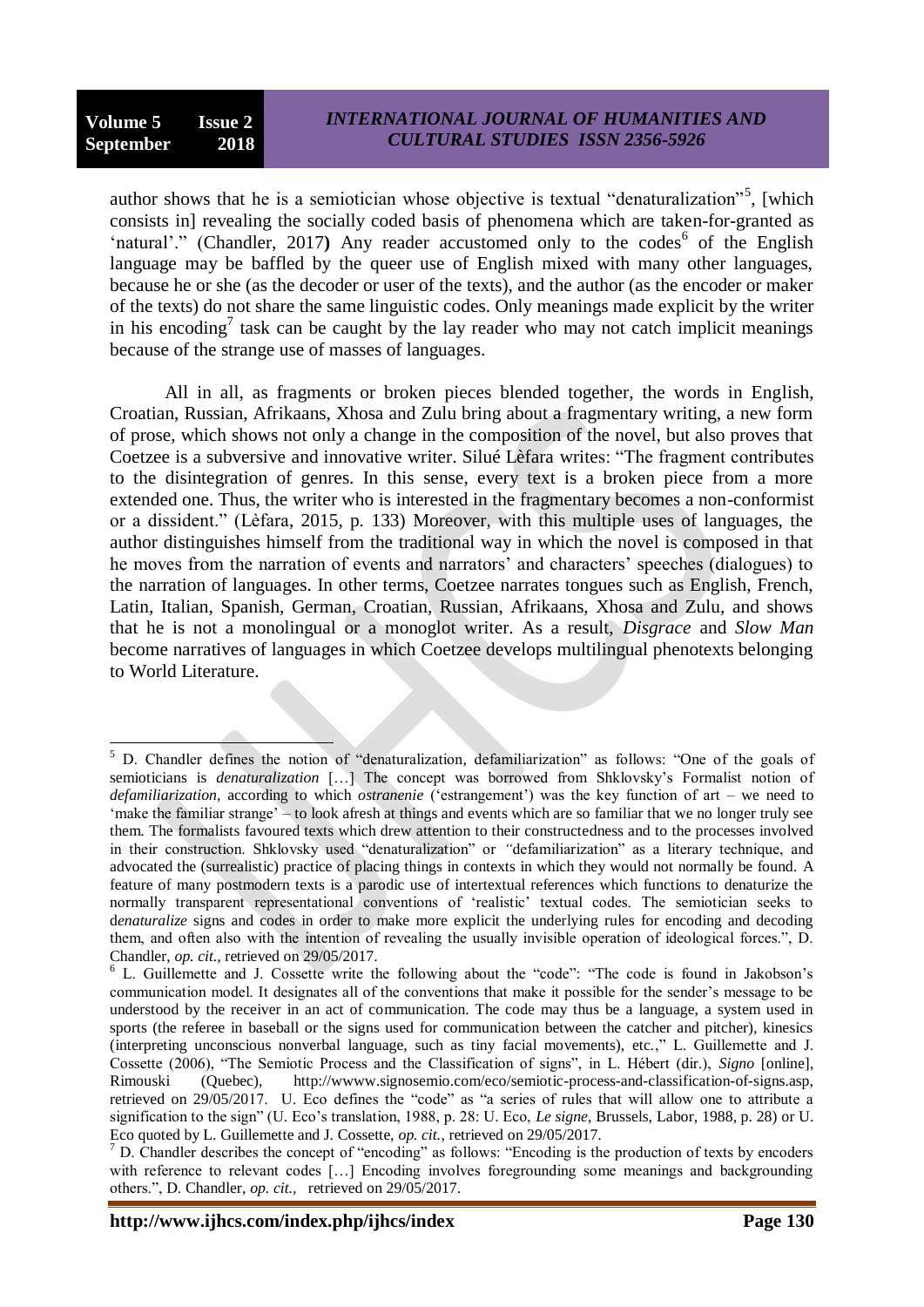### **3-Multilingual Phenotexts Belonging to World Literature**

As a scriptural technique, multilingualism connects Coetzee's writing with World Literature. Indeed, set in Adelaide, Australia, *Slow Man* lies within the framework of a multilingual and a transnational context. In fact, in *Slow Man* Australia is shown as a country of immigrants who have travelled to this place with their country"s history, cultures and even their national languages. As immigrants in Australia, Paul Rayment, who emigrates from France, and Marijana, who emigrates from Croatia, speak and use terms related to the languages from their countries of origin when they have conversations in English. Their practice of French and Croatian goes beyond the physical territories of France and Croatia, and transforms the textual territory of *Slow Man* into a universal linguistic terrain which links this novel to World Literature. Actually, the plurality of languages (French, Croatian and English) seems to be the main topic in *Slow Man* so that it could be suggested that in this prose text the diverse languages are the universal subject matter. Therefore, *Slow Man* becomes part of World Literature through which Coetzee launches himself into a quest for transnationality. As a matter of fact, with the release of *Slow Man* which encapsulates numerous languages, it can be said that Coetzee has found a means to "rise above mere nationality." (Vold, 2011, p. 39) The author has got out of national literature and has become a universal writer, a novelist in the world of literature. Indeed, with a novel like *Slow Man*, Coetzee has shown his ambition to build up a literary universe which is as famous as his name: "Acknowledging the connections between the works [*Youth* and *Slow Man*] makes us aware of a development in Coetzee's fiction of the 21st century in which the author's work seems insistent on constructing a literary world peculiar to the name J. M. Coetzee." (Vold, 2011, p. 35) And just as "The many intertextual traces of Coetzee"s earlier novels in his more recent ones, create […] a paratext for his readers to judge his work by, to rival the paratext of nationality – South Africanness – which until this moment has been the most influential way of reading and evaluating Coetzee"s novels" (Vold, 2011, p. 35), and relate his prose texts to World Literature, so multilingualism gives rise to interlinguistic features which connect *Disgrace* and *Slow Man* with the world of letters.

With multilingualism, Coetzee has moved from "the paratext of nationality" marked by his "South Africanness", which is used to measure his earlier novels, to "the paratext of transnationality" with narratives like *Disgrace* and *Slow Man*, which are prose texts in which he deals with "transnationalism<sup>8</sup>", universalism of literature, or World Literature<sup>9</sup>. Indeed, through multilingualism, Coetzee addresses "the themes of migration, transnationalism, and authorship and challenge[s] the notion of the national as a fixed and valuable category."

<sup>&</sup>lt;sup>8</sup> A. Portes and R. G. Rumbaut consider ""transnationalism", or what they refer to as "selective acculturation," as the only way out of the vicious circle of reactive ethnicity engendered by the ideologies of nativism and assimilationism […].", A. Portes and R. G. Rumbaut*, Legacies: The Story of the Immigrant Second Generation*, Berkeley, University of California Press, 2001, p. 286. See also J.-J. Weber, *op. cit*., p. 150. "Literary scholar Stefan Helgesson sees transnationalism in Southern Africa, but we could also add in many places, including Australia, as "a condition, a predicament of literature… not a programme or an ideology.", T. Vold, *Op. Cit*., p. 47.

 $\frac{97}{9}$  National theme and World Literature do not go hand in hand : "The nation theme, moreover, occupies a difficult position in the model : the importance of the national is a measure of a literature's provinciality or centrality, as the more national a literary theme is, the less universal it is." T. Vold, *Op. Cit.,* p. 37; and see also P. Casanova, *The World Republic of Letters*, Trans. M. B. DeBevoise, Cambridge, Havard University Press, 2004, p. 191.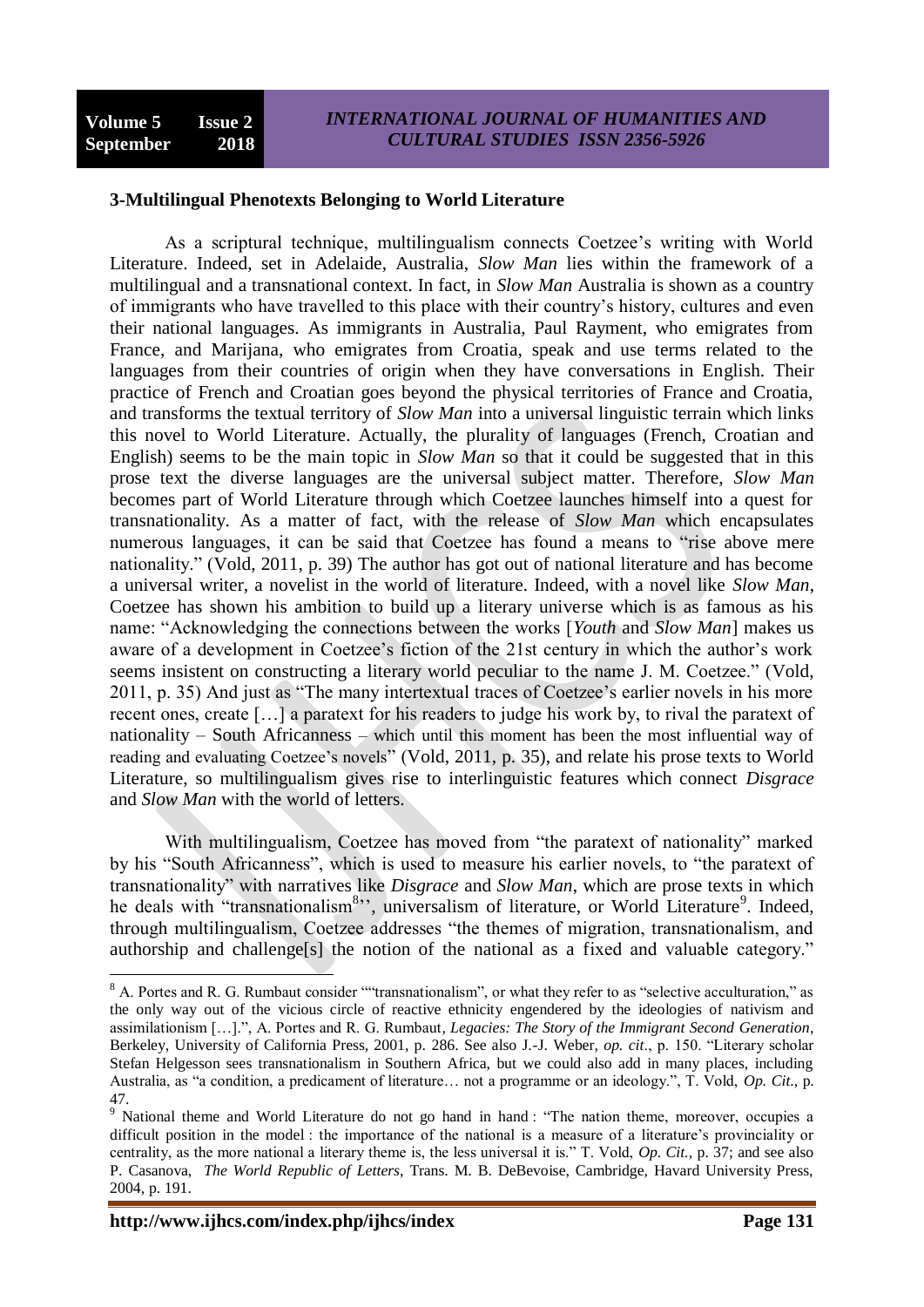$\overline{a}$ 

(Vold, 2011, p. 35) *Slow Man* testifies to Coetzee"s rejection of the "national language" through the character of Paul Rayment who makes friends with immigrants with whom he speaks French and English in Adelaide. By the multiple uses of languages in *Disgrace* and *Slow Man*, Coetzee highlights the importance of readers by and large, and does not intend to address any specific audience composed of a homogeneous group of people speaking a standard language. On the contrary, the target readership is a heterogeneous one like the "Babel tower<sup>10,7</sup> which the novels incarnate. Coetzee himself epitomizes this "tower of Babel", since he grew up in a family where both Afrikaans and English were spoken. The babelization, the transnationalization, and the universalization of *Disgrace* and *Slow Man,* which is carried out through multilingualism, is part of a literary strategy which links the author"s novels with World Literature.

Another illustration about the connection of Coetzee"s multilingual phenotexts with World Literature appears in his numerous prestigious literary awards. As a "literary technique" (Olsson, 2017, p. 17), multilingualism has allowed Coetzee to win World Literature Prizes. This device has permitted him to become a universal writer whose "ethical universalism" has a humanistic value (Head, 1997, p. 75), which is meant to call for equal recognition for all languages spoken in the world. This may account for the reason why none of Coetzee"s novels have been censored in South Africa because they are considered as fictions which deal with "universal" topics:

> The long list of prizes received by Coetzee"s novels throws light on the important link between his life in South Africa in the period of apartheid, his literary activity, and his international standing. Indeed, Coetzee has been hailed as both a national and an international literary master. In his own country, he managed to escape censorship, and his novels were never banned by the South African authorities, in part because the censors and their advisors read them as treatment of "universal" themes […] (Amoia and Knapp., 2004, p. 156)

In *Disgrace* and *Slow Man*, multilingualism universalizes Coetzee's novelistic writing which has been rewarded by preponderant literary laurels. Indeed, Coetzee's consecration as a world literature writer materialized with his 2003 Nobel Prize. By "narrating (Indo-European and South African) languages", which become a subject matter in the novels because of their occurrences and their recurrences, Coetzee rejects national literature which promotes a unique or a standard language, and adopts "World Literature<sup>11</sup>". With the recourse to Indo-European

<sup>&</sup>lt;sup>10</sup> The *Oxford Advanced Learner's Dictionary* suggests the following definition for the term "Babel": The sound of many voices talking at one time, especially when more than one language is being spoken. ORIGIN: From the Bible story in which God punished the people who were trying to build a tower to reach heaven (the tower of Babel) by making them unable to understand each other"s languages.", in *Oxford Advanced Learner"s Dictionary* New 8th Edition, Oxford, Oxford University Press, 2010, p. 89. Borrowed from the Bible, the term "Babel" suggests the development of a variety of languages.

<sup>&</sup>lt;sup>11</sup> P. Casanova has written an important book on World Literature, *The World Republic of Letters*, which was published in French in 1999, and translated from French into English in 2004: "In her global literary study, Casanova defines the workings of world literature from the 1550s until today. Her two goals are, first to present a historical account of the global development of literature, and second, to describe the general laws that rule world literature. Building on Paul Valéry and Pierre Bourdieu, she speaks of the world republic of literature as an autonomous field; she also refers to Ezra Pond"s ideas of literature credit (16-17) […] world literature constitutes a battle field where writers and literature strive for recognition and gain or lose credit. Importantly, Casanova"s system of world literature relies on a spatial and temporal center-versus-periphery template. Literary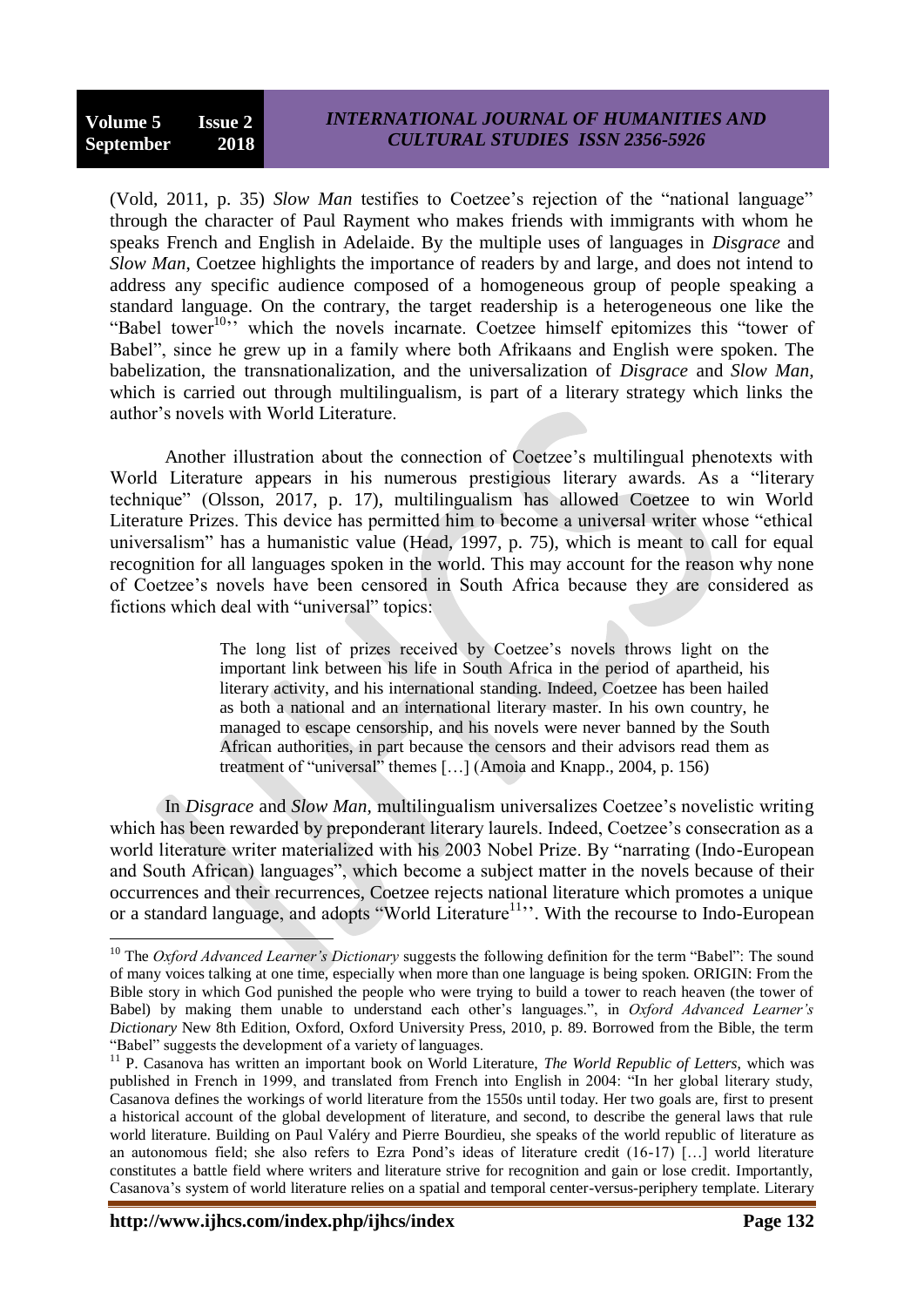$\overline{a}$ 

and South African languages, which allows Coetzee"s prose texts to reach a universal dimension, and awards him important literary honours, Coetzee demonstrates his success in having access to "the world republic of letters or literature", or to the "Greenwich Meridian of literature", to borrow Casanova"s terms. As part of Goethe"s notion of *Weltliteratur* coined in 1827, Coetzee"s *Disgrace* received the Booker and the Commonwealth Prizes.

Last but not least, as a scriptural technique, Coetzee's multilingualism is also connected with another literary device called "rhetoric of simultaneity<sup>12</sup>", which shows once more the babelization and the universalization of novel writing in *Disgrace* and *Slow Man*. Inclined to make localized colonial pain easier to understand and less complicated by explaining it in a clear and simple way, Coetzee gives official authority to his works in order to tackle difficult choices which South Africa and the whole world are faced with. In his attempt to bring his "rhetoric of simultaneity" into existence, Coetzee has decided to "write not about the "provincial" but about the "universal" that**,** "purged of uniqueness and alterity<sup>13</sup>, can express "a spiritual and moral truth beyond politics or culturally determined structures of signification<sup>14,4</sup> From what precedes, it can be inferred that *Disgrace* and *Slow Man* are universal works which go beyond the case of South Africa<sup>15</sup> because of the multiplicity of languages which are used as ploys to write the selected prose texts.

<sup>&</sup>quot;wealth" depends on the national literature's age and on a literary milieu. (14-15). The literary center of Casanova"s system is made up of those literary societies that are simultaneously the oldest (classic) and the most up-to-date (modern), which are measured according to her eloquently named index, the "Greenwich Meridian of Literature" (87-91). From these measurements, the center of the literature world emerges as Europe, specifically Paris and to a lesser degree, London." (Vold, pp. 36-37) Vold gives the function of World Literature: "What the notion of world literature demands of us is first and foremost to evaluate how we map and how we conceptualize literature beyond national borders.", T. Vold, 2011*, Op. Cit.,* p. 36.

<sup>&</sup>lt;sup>12</sup> "Since the publication of *Dusklands* (1974), Coetzee seems to favor what we may call a rhetoric of simultaneity, one that emphasizes the importance of considering South African colonial trauma not as an isolated and autonomous event, but as one that relates to, and must therefore be juxtaposed with, similar human conditions outside South Africa.", L. Lin , "J. M. Coetzee and the Postcolonial Rhetoric of Simultaneity", in *The International Fiction Review* Volume 28, Numbers 1 and 2, 2001, https://journals.lib.unb.ca/index.php/IFR/article/view/7690/8747, retrieved on 09/05/2017.

<sup>13</sup> J. Gitzen, "The Voice of History in the Novels of J. M. Coetzee," in *Critique* 35.1, 1993, p. 3.

<sup>&</sup>lt;sup>14</sup> D. Attridge, "Oppressive Silence: J. M. Coetzee's *Foe* and the *British Literary Canon*," in *Decolonizing Tradition: New Views of Twentieth-century "British" Literary Canon,* ed. Karen R. Lawrence, Urbana, University of Illinois Press, 1992, p. 226.

<sup>&</sup>lt;sup>15</sup> "Critics have widely read Coetzee's works in the context of South African history, the apartheid system, and its historically located sociocultural divisions […] [D. Attwell, *J. M. Coetzee: South Africa and the Politics of Writing,* Berkeley, University of California Press, 1993], and Susan Gallagher […] [S. V. Z Gallagher, *A Story of South Africa: J. M. Coetzee"s Fiction in Context*, Cambridge, Mass, Harvard University Press, 1991]. At the same time, his novels have been praised for their ability to overcome local issues, projecting them toward more general and universal thematics. His novels therefore have been read as representations of wider phenomena such as colonialism […] [S. W., "Colonialism and the Novels of J. M. Coetzee." in *Research in African Literatures* 17, 1986, pp. 370-92. [Reprinted in H. Graham, and S. Watson, eds. *Critical Perspectives on J. M. Coetzee*, London, McMillan, 1996], the writing of otherness […] [J. Dodd, "Naming and Framing: Naturalization and Colonization in J. M. Coetzee"s *In the Heart of the Country*", in *World Literature Written in English* 27, 1987, pp: 153-61], and empire and the dynamics of imperialism […] [M. V. Moses, "The Mark of Empire: Writing, History, and Torture in Coetzee"s *Waiting for the Barbarians*", in *Kenyon Review* 15, 1993, p. 115-27], the links between his novels and their most immediate cultural context are constantly examined […] [S. Durant, "Bearing Witness to Apartheid: J. M. Coetzee's Inconsolable Works of Mourning", in *Contemporary Literature* 40, 1999, p. 43-63] […].", Alba Amoia and Bettina L. Knapp, *Multicultural Writers Since 1945: An A – to – Z Guide*, Westport, Connecticut, 2004*,* p. 159.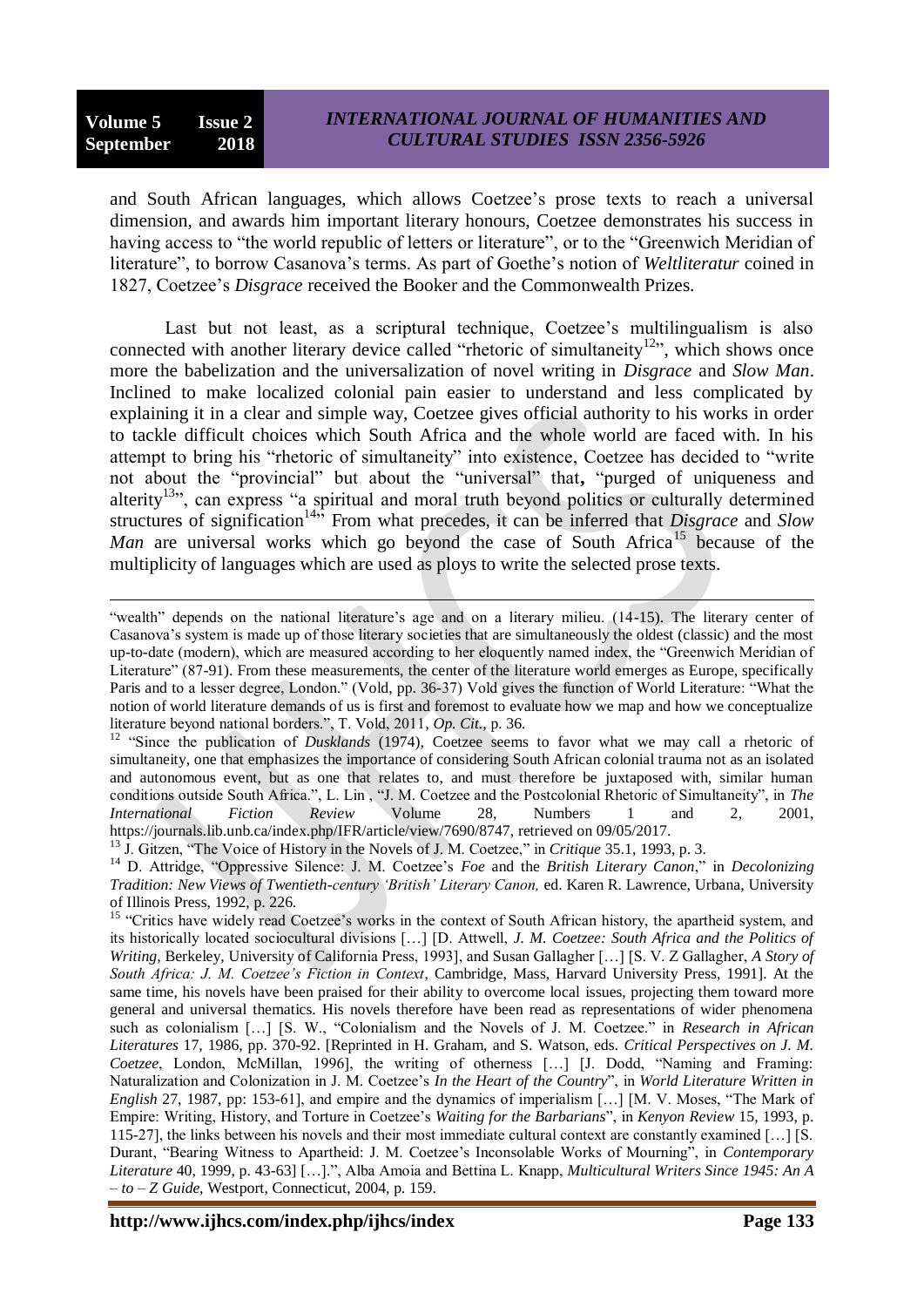#### **Conclusion**

In a nutshell, not only has Coetzee pluralized the languages in his novels by mixing Indo-European and South African languages like English, French, Latin, Italian, Spanish, German, Croatian, Russian*,* Afrikaans, Xhosa and Zulu, but also has shown that his multilingualism is a literary technique which allows him to bring about a graphical and linguistic heterogeneity, as well as a polyphonic enunciation in *Disgrace* and *Slow Man*. The generated multilingual phenotexts babelize, transnationalize and universalize *Disgrace* and *Slow Man*, thereby linking Coetzee's works to World Literature. As a polyglot, Coetzee has come up with a universal scriptural approach with which he has published excellent worldwide narratives.

In a world that has become a global village, Coetzee writes novels which belong to World Literature thanks to multilingualism as a writing scheme. He has demonstrated that he cannot make his prose texts be part of "The World Republic of Letters" by resorting to English as a unique language to compose *Disgrace* and *Slow Man*. That is the reason why he has used multilingualism as a scriptural strategy. Through this original artistic device, Coetzee teaches the world of letters that "no novel is a linguistic island<sup>16</sup>", which means that the linguistic domination of a language like English should stop to the benefit of other languages which need to be promoted because they could be as powerful and important as English.

<sup>&</sup>lt;sup>16</sup> The expression is phrased after the quote by the great English poet J. Donne (1572-1631), who wrote that « no man is an island ». This means that in the human society man cannot live and do things alone; man needs other men with whom he can interact in their daily activities. In other words, man is sociable because he is likely to seek and enjoy companionship. But in *Youth* (2003), J. M. Coetzee takes the opposite view of J. Donne"s quotation when he makes the narrator from his novel say these sentences about John Coetzee: "He is proving something: that each person is an island; that you don"t need parents." , J. M. Coetzee, *op. cit.,* 2003, , p. 3.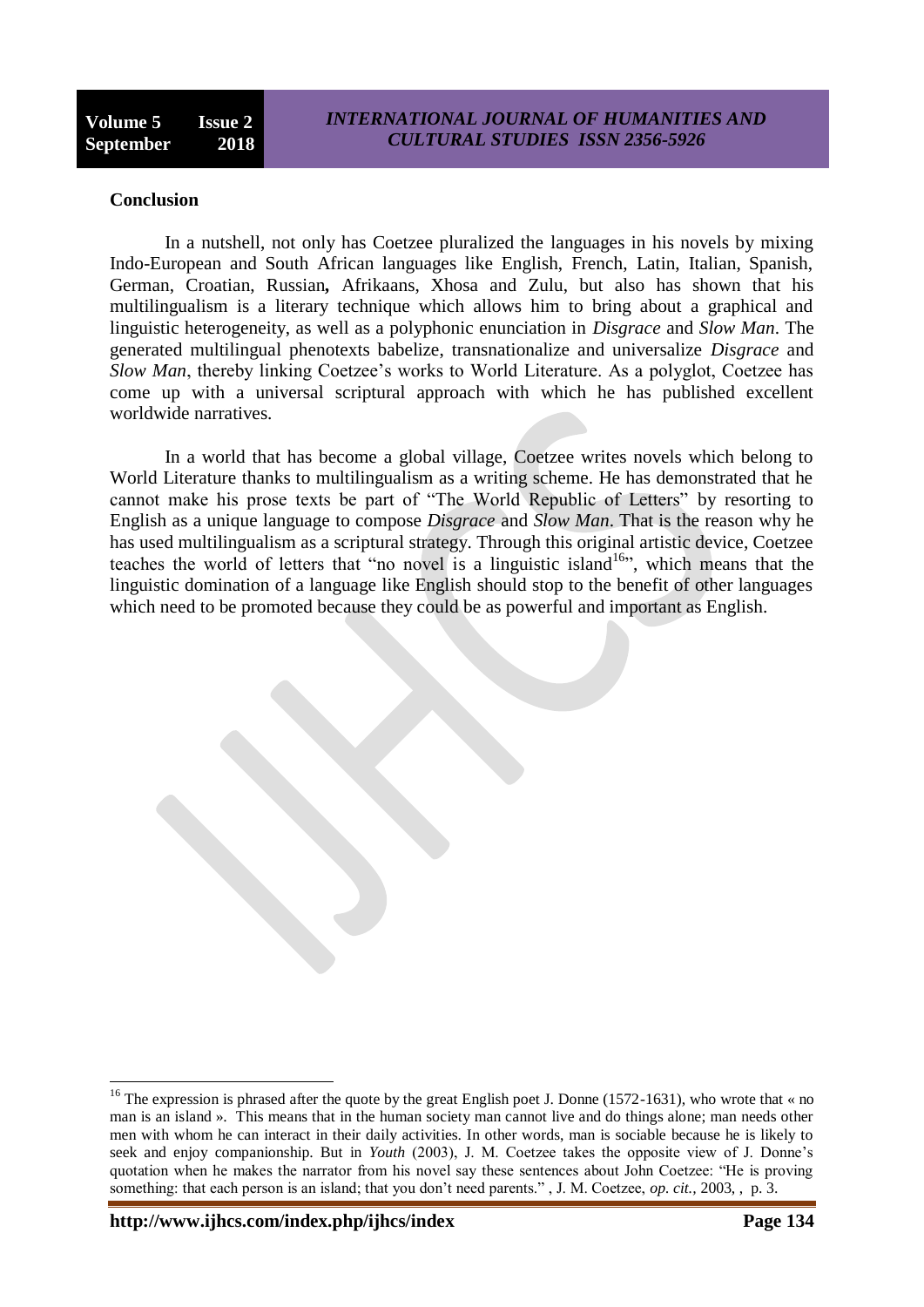### **References**

AMOIA, A. and Knapp, Bettina L., 2004, *Multicultural Writers Since 1945: An A-to-Z Guide*, **Westport, Connecticut, Greenwood** Press, https://www.books.google.com./books?isbn=0313306885, retrieved on 08/05/2017.

ATTRIDGE, Derek, 1992, "Oppressive Silence: J. M. Coetzee"s *Foe* and the *British Literary Canon*," *Decolonizing Tradition: New Views of Twentieth-century "British" Literary Canon,* ed. Karen R. Lawrence, Urbana, University of Illinois Press.

ATTWELL, D., 1993, *J. M. Coetzee: South Africa and the Politics of Writing,*  Berkeley, University of California Press.

BAETHGE, Constanze, « Dialogisme », *Le dictionnaire du littéraire*, Paul Aron (dir.), Paris, QUADRIGE /PUF, 2012, pp. 181-182.

CASANOVA, P., 2004, *The World Republic of Letters*, Trans. M. B. DeBevoise, Cambridge, Havard University Press.

CHANDLER, D., 2017, "Semiotics for Beginners: Glossary of Key Terms", visualmemory.co.uk/daniel/Documents/S4B/sem-gloss.html, retrieved on 29/05/2017.

COETZEE, J. M., 1974, *Dusklands*, London, Secker and Warburg**.**

COETZEE, J. M., 1999, *Disgrace*, London, Vintage.

COETZEE, J. M., 2003, *Youth,* London, Vintage.

COETZEE, J. M., 2005, *Slow Man*, London, Vintage.

COETZEE, J. M., 2013, *The Childhood of Jesus*, London, Harvill Secker.

DODD, J., 1987, "Naming and Framing: Naturalization and Colonization in J. M. Coetzee"s *In the Heart of the Country*", *World Literature Written in English* 27, pp: 153-161.

DOKE, C. M. and Vilakazi, B. W., 1972, "hamba", *Zulu-English Dictionary, hamba* (3.9), Johannesburg, University of Witwatersrand Press.

DURANT, S., 1999, "Bearing Witness to Apartheid: J. M. Coetzee"s Inconsolable Works of Mourning", *Contemporary Literature* 40, pp. 43-63.

GALLAGHER, S. V. Z., 1991, *A Story of South Africa: J. M. Coetzee"s Fiction in Context*, Cambridge, Mass, Harvard University Press.

GITZEN, J., 1993, "The Voice of History in the Novels of J. M. Coetzee," *Critique* 35.1.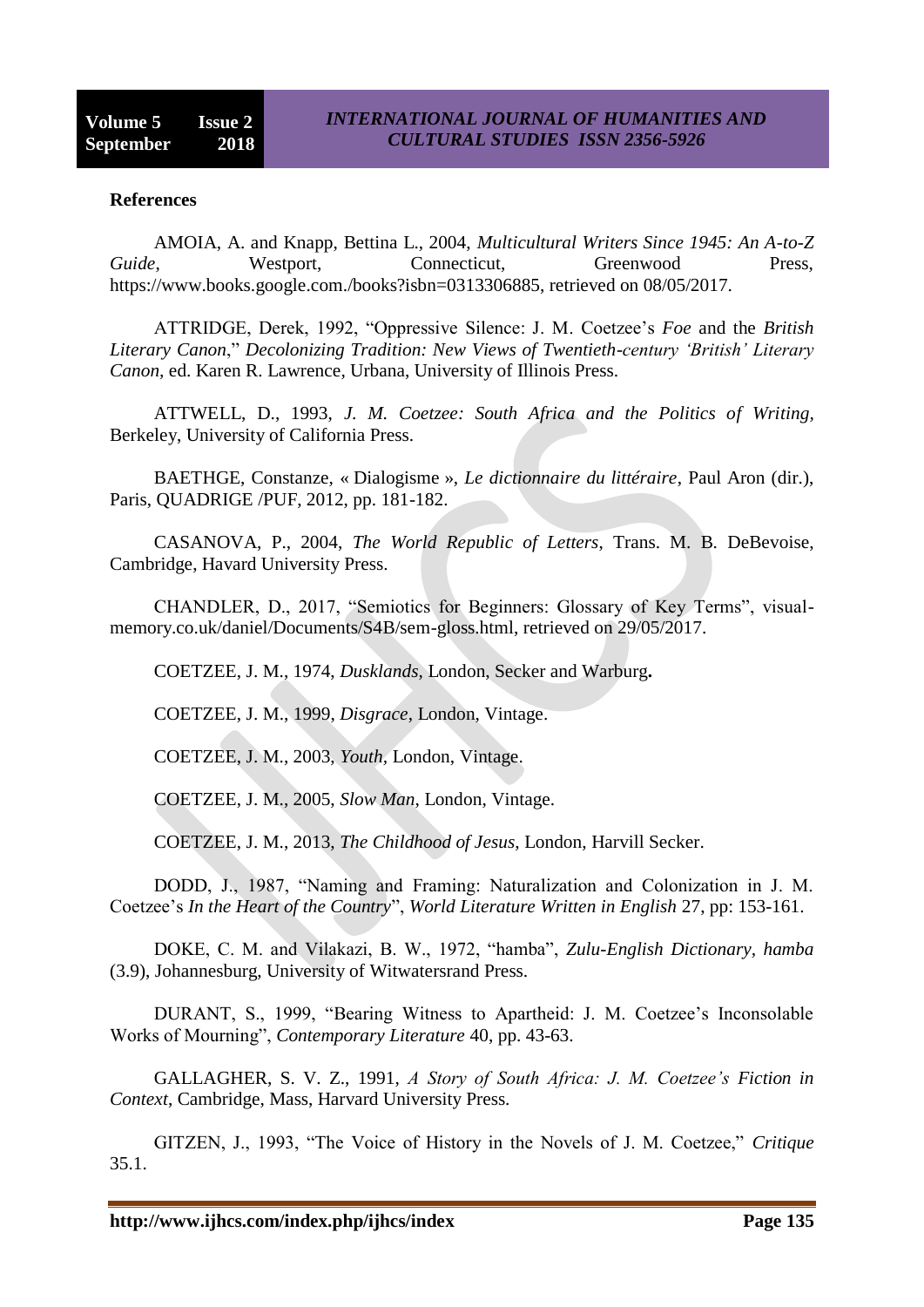GRUTMAN, Rainier and Paul Aron, "Bilinguisme", *Le dictionnaire du littéraire*, Paul Aron (dir.), Paris, QUADRIGE /PUF, 2012, pp. 72-73.

GUILLEMETTE, L. and Cossette, J., 2006, "The Semiotic Process and the Classification of signs", Louis Hébert (dir.), *Signo* [online], Rimouski (Quebec), http://wwww.signosemio.com/eco/semiotic-process-and-classification-of-signs.asp, retrieved on 29/05/2017.

HAYES, P., 2010, *J. M. Coetzee and the Novel: Writing and Politics After Beckett*, Oxford, Oxford University Press.

HEAD, D., 1997, *J. M. Coetzee*, Cambridge, Cambridge University Press, 1997.

HUGGAN, G., and Watson, S. eds., 1996, *Critical Perspectives on J. M. Coetzee*, London, McMillan.

JACOBS, A., "Cloud Atlas: Texts Patterns", textpatterns.thenewatlantis.com/2010/09/cloud-atlas.html, retrieved on 9/07/2017.

LEFARA, S., 2015, "The Writing of Chinua Achebe"s *There Was a Country* and the Fragmentary", *Particip"Action*, Revue semestrielle. Vol. 7, N° 2, Lomé-Togo.

LIN, L., 2001, "J. M. Coetzee and the Postcolonial Rhetoric of Simultaneity", *The International Fiction Review* Volume 28, Numbers 1 and 2, https://journals.lib.unb.ca/index.php/IFR/article/view/7690/8747, retrieved on 09/05/2017.

LOGAN, C., 2014, "Displacement as a Narrative in J. M. Coetzee"s Post-Apartheid Novels", *Etudes littéraires africaines* 38, pp. 43-53.

MOSES, M. V., 1993, "The Mark of Empire: Writing, History, and Torture in Coetzee"s *Waiting for the Barbarians*", *Kenyon Review* 15, pp. 115-127.

OLSSON, A., 2017, "Utopia in Translation: The Many Languages of J. M. Coetzee"s *The Child of Jesus*, [https://www.culturised.co.uk/2017/utopia-intranslation,](https://www.culturised.co.uk/2017/utopia-intranslation) retrieved on 05/05/2017.

PORTES, A., and Rumbaut, R. G.*,* 2001, *Legacies: The Story of the Immigrant Second Generation*, Berkeley, University of California Press.

UMBERTO, Eco, 1988, *Le signe*, Brussels, Labor, Umberto Eco"s translation.

VIRGIL, Robert Fagles, and Bernard Knox, 2008, *The Aeneid*, New York, Penguin Books.

VOLD, T., 2011, "How to "rise above mere nationality": Coetzee"s Novels *Youth* and *Slow Man* in the World Republic of Letters", *Twentieth-Century Literature* 57.1, Durham, Duke University Press, pp. 34-53.